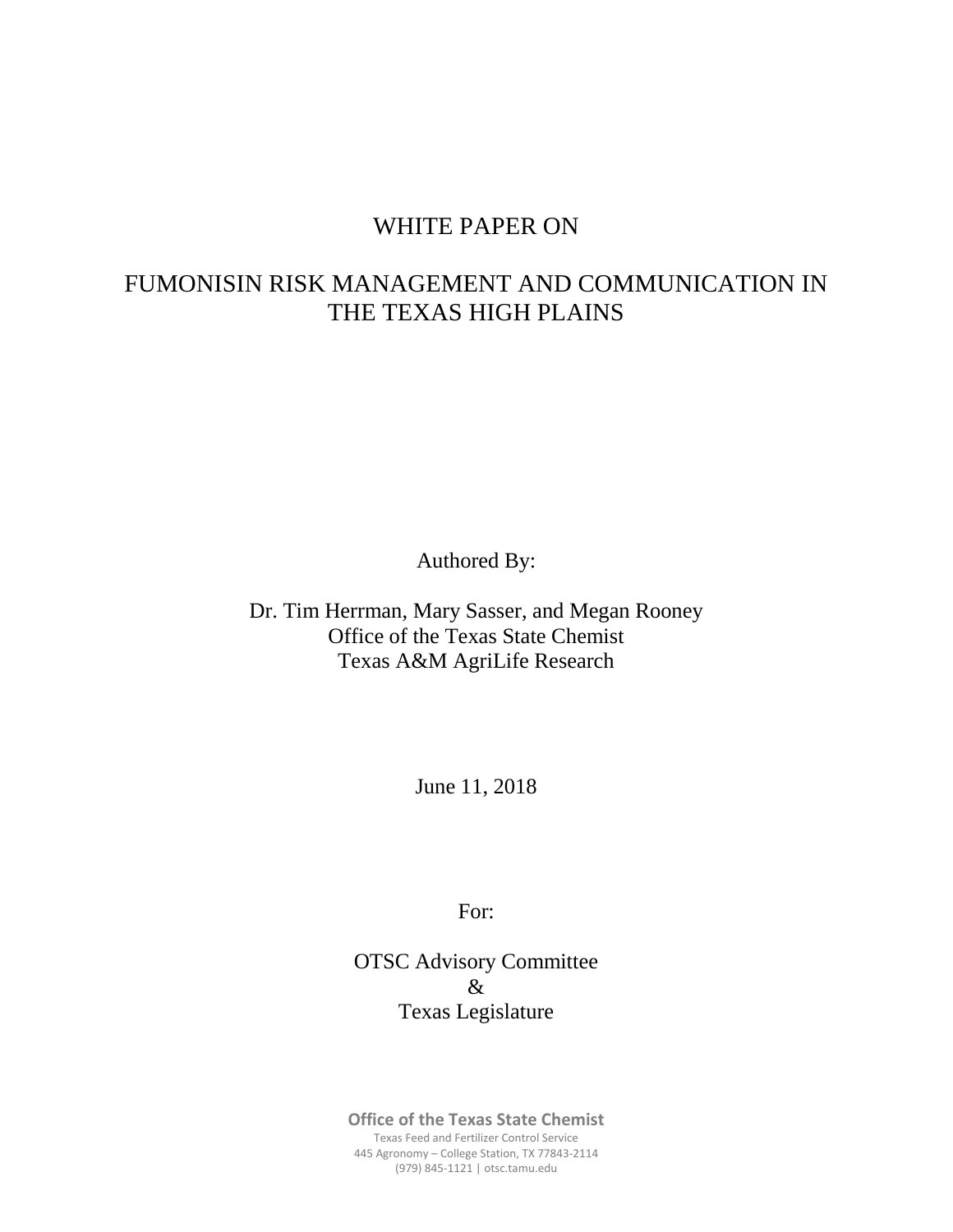### **I. PURPOSE**

This white paper provides background information on the fumonisin incident in the Texas High Plains during 2017 and commercial feed regulation in Texas, examines research needs, current and future communications strategies, and provides a roadmap to manage fumonisin risk in the future.

### **II. BACKGROUND**

Fumonisin is a toxic fungal metabolite produced by *Fusarium verticillioides, F. proliferatum* and other *Fusarium* species that typically occurs in corn. These fungi infest corn roots, leaves, stalks, and kernels. The fungus is commonly seed borne.

*Horses appear to be the most susceptible to fumonisin. This mycotoxin, when fed to horses, causes a unique neurotoxic syndrome called leukoencephlomalacia (ELEM). This disorder is characterized by liquefaction of the horse's brain. Neurotoxic symptoms include lowered feed consumption, lameness, oral and facial paralysis, seizures, and eventual death. It has been shown that the toxin is carcinogenic and also associated with pulmonary edema in swine (Herrman 2002). In humans, fumonisins have been associated with high rates of esophageal cancer and in Texas, is linked to neural tube defects in the human fetus.* 

The regulation of fumonisin by the Texas Feed and Fertilizer Control Service (FFCS) of the Office of the Texas State Chemist (OTSC) is codified by rule  $(\S 61.61(a)(7))$  and establishes maximum levels or MLs.

*Grain, oilseeds, processed grain, and oilseed meal containing fumonisin above 5 parts per million (ppm) except that with proper labeling as approved by the Office of the Texas State Chemist and targeted for animal species as follows: <20 ppm for swine and catfish not to exceed 50% of diet; ≤30 ppm for breeding ruminants, breeding poultry and breeding mink not to exceed 50% of diet; ≤60 ppm for ruminants ≥3 months old being raised for slaughter, and mink being raised for pelt production not to exceed 50% of diets; ≤100 ppm for poultry being raised for slaughter not to exceed 50% of diets, all other species or classes of livestock and pet animals ≤10 ppm not to exceed 50% of the diet except equids and rabbits which should not exceed 5 ppm and 20% of diet; ≥100 ppm requires a blending permit issued by the Office of the Texas State Chemist.*

The Food and Drug Administration (FDA) has published advisory levels through a compliance policy guide (FDA 2001) that align with Texas regulatory limits. The FDA policy guide serves as guidance (non-regulatory) for the United States grain and feed industry. Unique within the FDA guidance is reference to dry weight measurement of fumonisin, which is intended to acknowledge that fumonisin may be present in high moisture  $(>20%)$  grain fed to the cattle industry (Michael Henry, personal communication 2018). FDA laboratories report fumonisin incidence on an as-is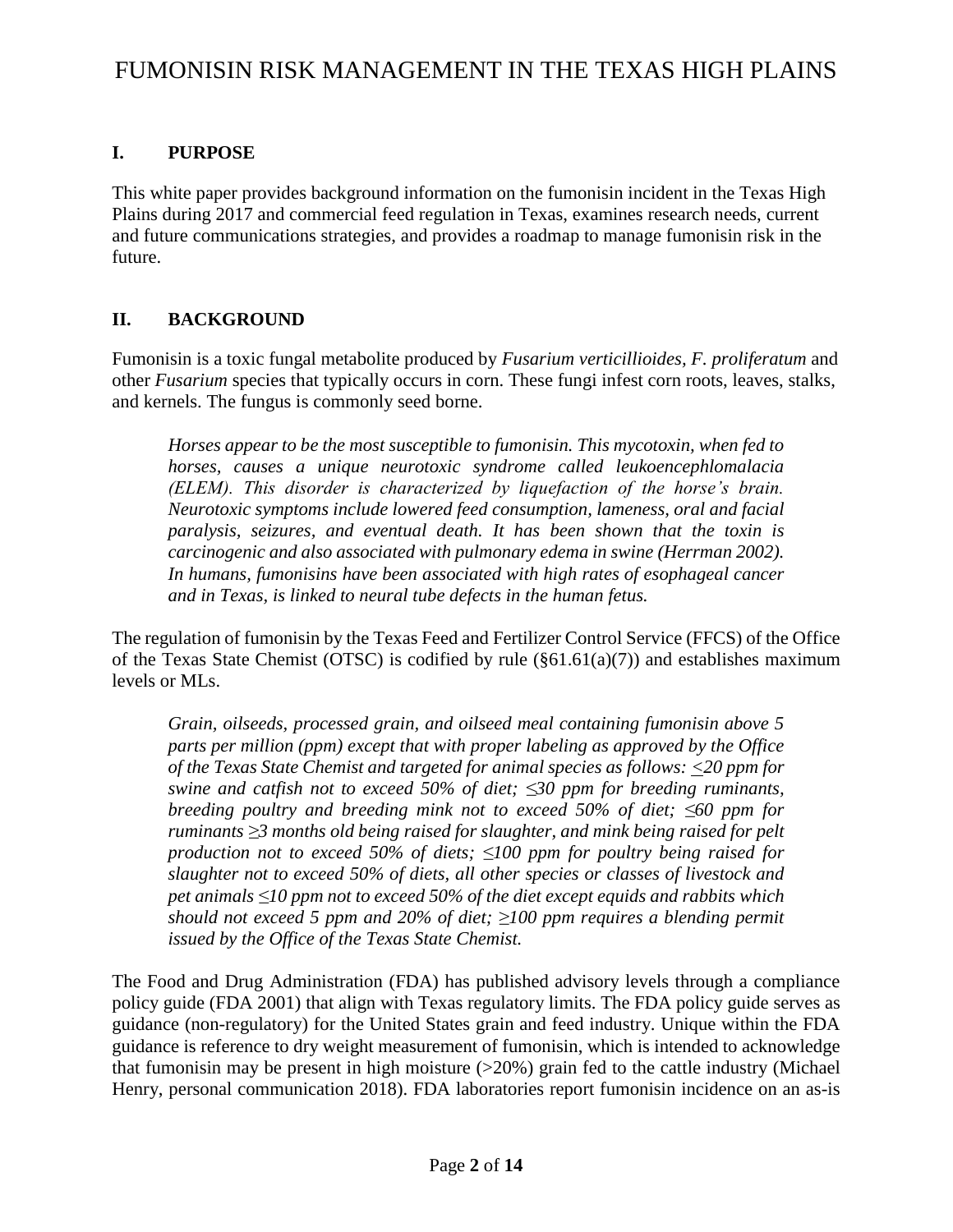moisture basis except for high moisture products including wet corn or wet corn distiller's grains where the moisture content is considered (Michael Henry, personal communication 2018). The OTSC reports the incidence of fumonisin on an as-is moisture basis as does the Federal Grain Inspection Service (FGIS) of the United States Department of Agriculture (USDA).

The 2001 FDA compliance policy guide also indicates that fumonisin may increase in storage, citing Bacon and Nelson (1994). In the Bacon and Nelson paper, the authors state that *F. moniliforme* and *F. proliferatum* are biotrophic pathogens, and this habit defines these fungi as field fungi, and indicates that they produce their toxins under field conditions. Since this relationship is not obligatory, toxin production could occur in storage on dead plant debris or kernel fragments. Studies done on the growth of this fungus under storage conditions, however, are limited and not designed to determine the production of toxin in storage. Other literature more emphatically states that fumonisin does not accumulate during storage (CAST 2003).

### **III. AGRICLTURE INDUSTRY INFRASTRUCTURE IN THE TEXAS HIGH PLAINS**

Texas agriculture statistics list 6,012 farms with sales in excess of \$500,000 and 1,102,000 irrigated corn acres in Texas and a total of 2,240,000 acres used to produce corn. The 2017 corn yield for Texas was 313 million bushels with an estimated market value of \$1,193,422,000. In the High Plains, an estimated 723,900 planted acres yielded 98,998,700 bushels of corn. One hundred twenty-two commercial grain elevators with an estimated 71 million bushel storage capacity operate in the Texas High Plains. Cattle feedlots in the region total 116.

Approximately 2.6 million cattle are on feed with an estimated consumption of 6.5 million tons of corn (about 292 million bushels). Thus, a need exists to import about 200 million bushels of corn from other production regions of Texas or the United States to meet cattle production needs. Corn is harvested dry <16% moisture for storage and is harvested wet (>20% moisture) for direct delivery to feed yards. The amount of high moisture corn delivered at harvest is not available through the National Agricultural Statistics. However, assuming that harvest extends for 6 weeks, it is feasible that as much as 36 million bushels of high moisture corn could be delivered to feed yards each year.

### **IV. FUMONISIN RISK MANAGEMENT IN THE HIGH PLAINS**

The pillars in mycotoxin risk management in Texas are presented in Figure 1. Pillars of a connected and transparent marketplace include: crop insurance, inventory tracking and reporting, laboratory quality systems, surveillance and monitoring and educational outreach.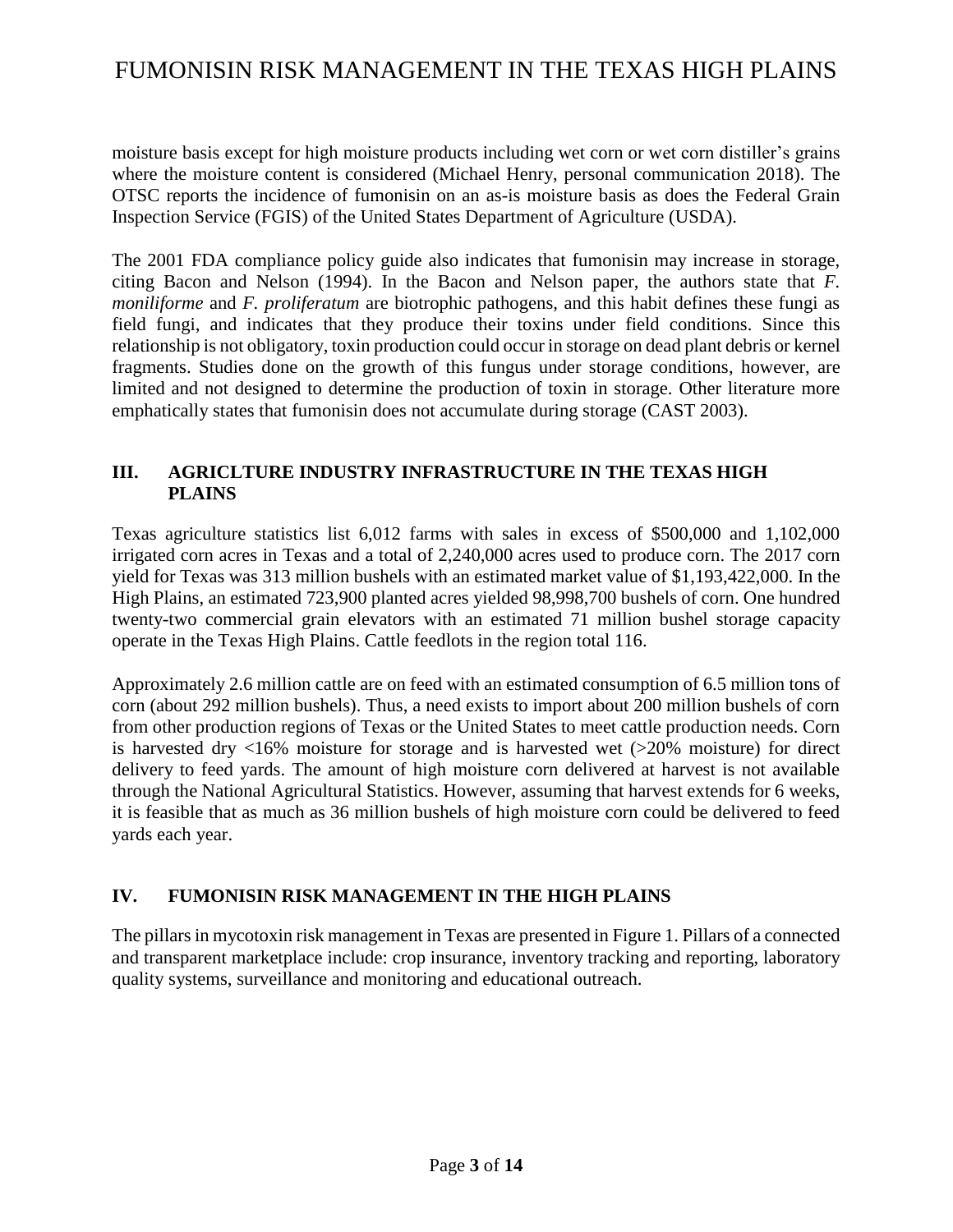

**Figure 1.** Pillars of mycotoxin management using co-regulation in development of a connected and transparent marketplace.

1. Crop Insurance: OTSC works closely with the Risk Management Agency (RMA) of the United States Department of Agriculture (USDA) to align methodology. As a result, the grain industry may supply both agencies with the same analytical report for use in crop insurance indemnification and regulation. The collaboration between agencies is formalized in a Managers Bulletin (MGR-17-015) which outlines RMA authorization of the "One Sample Strategy" (OSS) for mycotoxin testing for crop insurance purposes (Appendix 1). Qualified analysts at participating firms issue official mycotoxin results on OTSC certificates of analysis. Approved insurance providers (AIPs) utilize these certificates for timely crop insurance settlement. In 2017, 994 certificates were issued by seven laboratories that employed 25 OTSC-credentialed analysts for fumonisin in the Texas High Plains.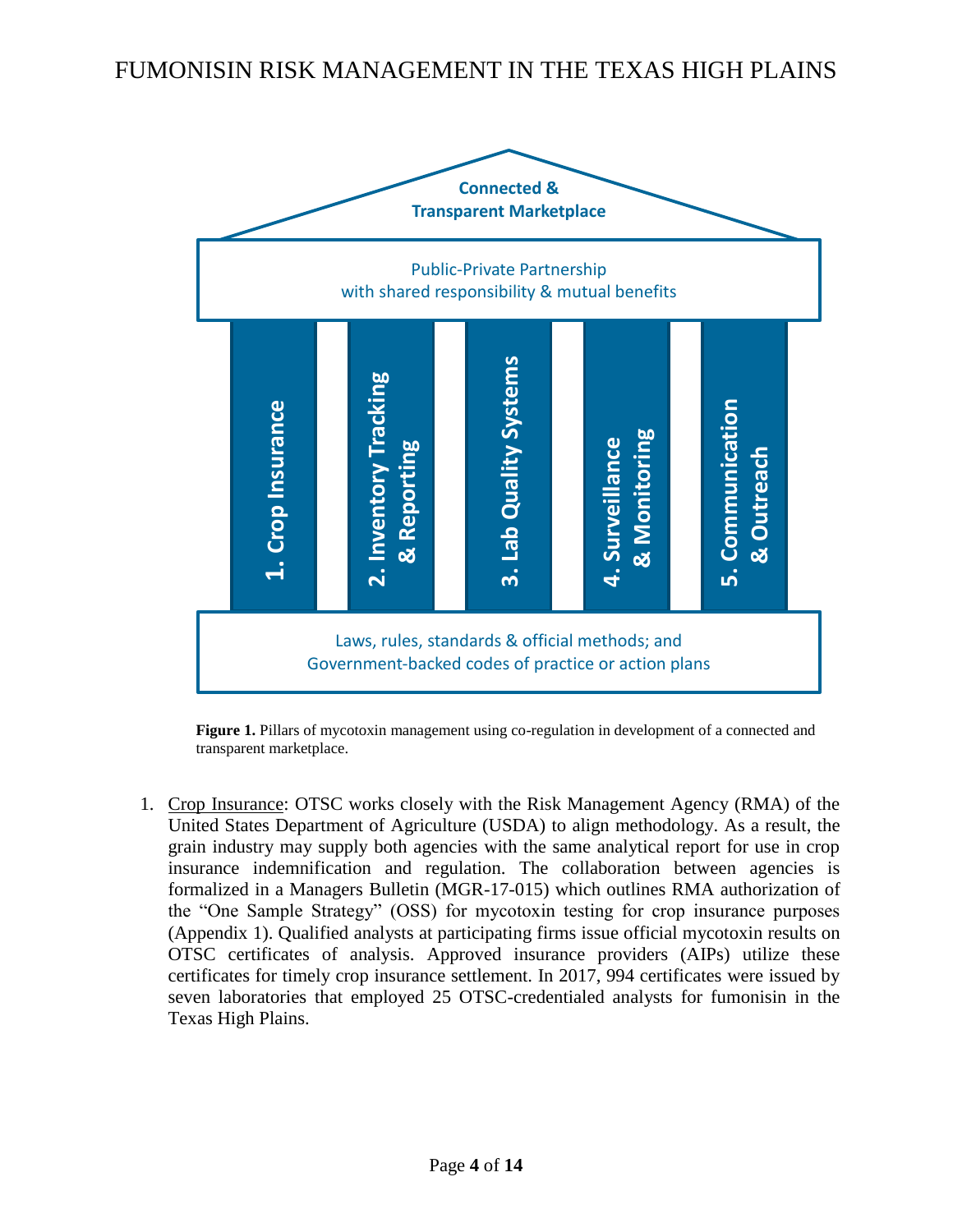- 2. Inventory Tracking and Reporting: Firms participating in the OSS report quantitative official results to the Office of the Texas State Chemist who provides these results to RMA. Inventory of mycotoxin contaminated corn are reported to the agency as part of the Commercial Feed Control Act's reporting requirement found in §141.072. The purpose of this requirement is to ensure that mycotoxin contaminated corn is channeled to the appropriate animal species or end-use to protect consumers and the market. The reporting requirement and data sharing between agencies facilitates a seamless system of risk management that facilitates commerce and speeds the turn-around time for crop insurance settlements.
- 3. Laboratory Quality Systems: The OSS utilizes a laboratory quality systems approach to ensure testing accuracy by program participants. Elements in this system include development of a food safety plan by participating firms, description of sampling and testing methodology, analyst qualification and certification, use of working controls (reference material) to ensure testing accuracy and verification of official sample testing accuracy by OTSC's Agricultural Analytical Service (AAS). AAS is ISO/IEC 17025:2005 accredited for fumonisin and aflatoxin chemical analysis, ISO 17034:2016 accredited for fumonisin and aflatoxin reference material production, and ISO/IEC 17043:2010 accredited as an aflatoxin proficiency testing provider. The verification of sample testing accuracy (579 samples total during 2017) enables OTSC to monitor testing performance characterized in operating curves presented below with maximum levels (ML) of 5 ppm and 60 ppm (Figure 2).



**Figure 2.** Fumonisin performance curves calculated using a 5 ppm (A) and 60 ppm (B) regulatory limit.

The operating curve in Figure 2(A) intersects the 5 ppm vertical axis at the 45% acceptance level. The area above the operating curve and less than the 5 ppm ML represents the portion of samples categorized by the OSS facilities as adulterated (>5ppm fumonisin) that OTSC found to contain fumonisin at or below the ML. This area is referred to as seller's risk, false positive or type I error. The area below the operating curve and greater than or equal to the ML represents the portion of sample categorized by the OSS facility as not adulterated ( $\leq 5$ ) ppm Fumonisin) that OTSC analysis results were greater than the ML. This area of the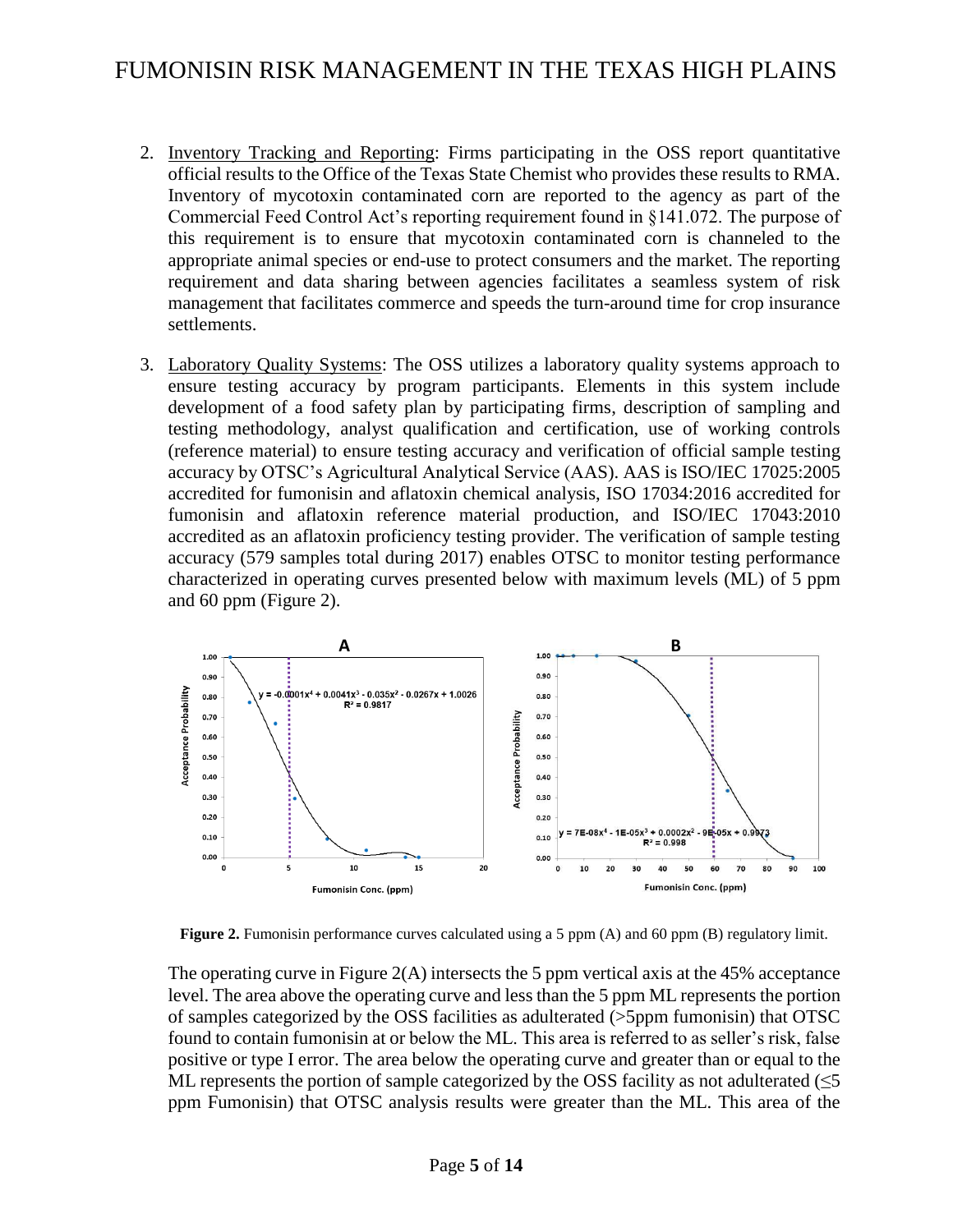operating curve is referred to as buyer's risk, false negative, or type II error. The cumulative percentage of samples categorized as type I was 23% and the type II error represented 4% of the cumulative percentage of samples greater than  $5$  ppm. The  $4<sup>th</sup>$  order polynomial model yielded a coefficient of determination  $(R^2)$  of 0.98 indicating that it explains 98% of the variability in analytical variation between OSS laboratories and OTSC.

The operating curve in Figure 2(B) intersects the 60 ppm vertical axis at the 55% acceptance level, indicating a nearly equal probability of a type I and type II error. In this situation, the area above the operating curve and less than the 60 ppm ML represents the portion of samples categorized by the OSS facilities as >60 ppm fumonisin that OTSC found to contain fumonisin below the ML. This would lead a firm to implement a blending plan when not required. The area below the operating curve and greater than the 60 ppm ML represents the portion of sample categorized by the OSS facility as not requiring a blend plan (<60 ppm Fumonisin) for OTSC results that were greater than the 60 ppm ML (requiring a blend plan). The 4th order polynomial model yielded a coefficient of determination  $(R^2)$  of 0.998 indicating that it explains 99.8% of the variability in analytical variation between OSS laboratories and OTSC. The probability of type I and type II error in Figure  $2(B)$  is 15%.

These performance curves resemble those characterizing aflatoxin testing performance in Texas through the One Sample Strategy aflatoxin risk management program (Sasser 2018) and theoretical performance curves established through experiment data.

4. Surveillance and Monitoring: FFCS field investigators inspect establishments participating in the OSS to ensure accurate sampling and testing techniques are followed and to collect verification samples. The verification samples are analyzed within five working days and results are sent to the participating firms as objective feedback for their continuous improvement to measure accurately. Firms that are unable to accurately test for aflatoxin or fumonisin are removed from the program and are prohibited from issuing official certificates of analysis on behalf of OTSC for crop insurance.

The OSS for fumonisin was piloted in 2016 for establishments selling contaminated corn containing greater than 60 ppm fumonisin to feedlots. Pilot program activities included field validation of one rapid test kit capable of measuring fumonisin up to 100 parts per million (ppm). OTSC had previously validated the test kit using procedures prescribed by the Federal Grain Inspection Service (FGIS) of the Grain Inspection, Packers, and Stockyards Administration (GIPSA-USDA 2016).

5. Communication and Outreach: The Office of the Texas State Chemist works through their Advisory Committee, which includes representatives from the Texas Cattle Feeders Association (TCFA) and Texas Corn Producers Board (TCPB), to review and communicate policy to manage risk (Appendix 2). In September 2017, the Advisory Committee reviewed OTSC guidance on fumonisin risk management and a notice offering fumonisin testing assistance to the Texas grain industry (Appendix 3). The OTSC Director and the Senior Manager for Quality Assurance also participated in a series of stakeholder meetings in the Texas High Plains in September 2017. Other outreach activities included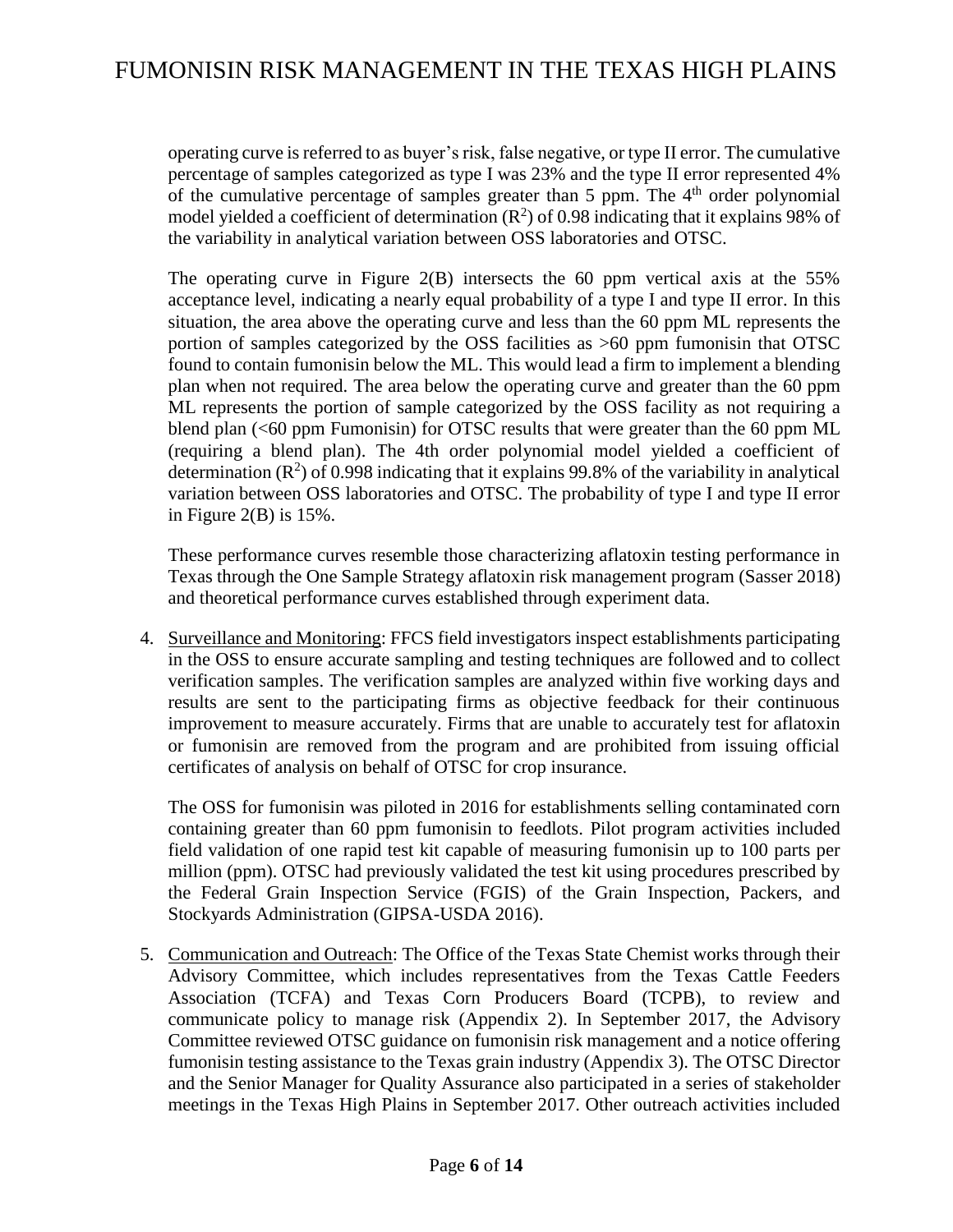communication through its quarterly newsletter and weekly reporting of aflatoxin and fumonisin contamination in corn by county during harvest through stakeholder newsletters and the OTSC website [\(http://otscweb.tamu.edu\)](http://otscweb.tamu.edu/).

Despite OTSC's communication efforts, producers and feedlots appeared unaware of the economic and food safety risks associated with fumonisin and unprepared to respond to the 2017 fumonisin outbreak. A need exists for a new risk communication strategy that involves Texas A&M AgriLife Extension and utilizes other public information outlets to communicate risk to producers, processors and the public including: newspaper and trade magazine articles, television, radio, and social media directed toward producers and consumers.

### **V. 2017 LEVELS AND PREVALANCE OF FUMONISIN IN THE TEXAS HIGH PLAINS**

Nineteen counties in the Texas High Plains were sampled for fumonisin. Sixteen of those counties experienced fumonisin greater than 5 ppm with the highest level of adulteration occurring in Potter County (214 ppm). Samples collected during the 2017 harvest reveal that 17% of the harvested



**Figure 3.** Whole corn (2017 new crop) samples collected (8/24/17 - 9/30/17) at Grain Elevators in the Texas High Plains by Fumonisin concentration in parts per million (ppm).

corn was below 5 ppm, the lowest regulatory limit for animal feed (Figure 3). Corn containing greater than 60 ppm is subject to a blend plan and 33% of the Texas High Plains corn contained fumonisin contamination levels exceeding 60 ppm. Nine blend plans for grain elevators receiving fumonisin contaminated corn containing greater than 60 ppm were prepared in 2017, compared to six blend plans for fumonisin in 2016.

### **VI. RESEARCH**

A need exists to develop a rapid method for testing high moisture corn. One of the principle constraints in fumonisin testing is grinding high moisture grain. Most laboratory mills are attrition mills that utilize grinding plates, which turn at a different speed and include both a shearing and compression force to reduce particle size. Higher moisture corn display plastic properties, thus presenting a challenge for reducing particles to the desirable size (GIPSA 2015). As a result, it takes longer to grind, particles are larger, and the time to clean the grinder is longer. Typical grain moisture content targeted for storage is between 13% to 16%. High moisture corn is typically in excess of 20% moisture. Thus, it may be necessary to dry grain prior to grinding for fumonisin extraction. As an alternative, a slurry method could be used to perform wet analysis without drying.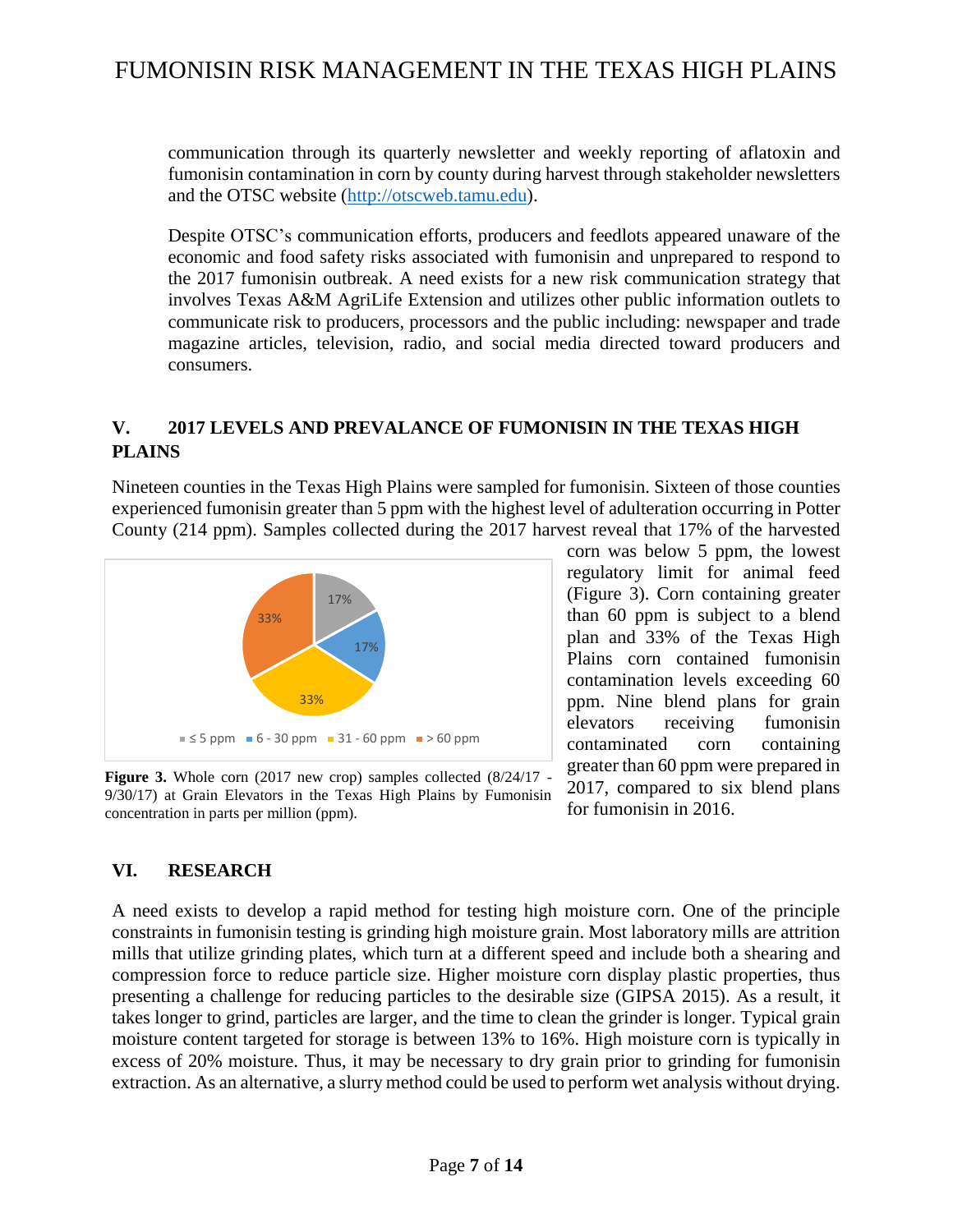Previous research indicates drying grain using a microwave can reduce moisture content from 30% to below 20% within 150 seconds (Velu et al 2005). However, this research has not investigated the impact of microwave drying on the fumonisin and its extraction from corn. The slurry method could provide a more rapid and affordable method but needs to be validated with the existing rapid test kit technology. Rapid testing, as defined by FGIS, is 30 minutes or less.

An investigation into cultural practices and climatic variables that contribute to fumonisin needs further evaluation. Antidotal information suggests that drought followed by abundant moisture near harvest could lead to increased fumonisin. Currently, there exists a paucity of scientific literature to explain why fumonisin occurs in high levels, although its incidence has increased in the Texas High Plains over the past decade according to OTSC regulatory data. Consequently, messaging by crop production specialists and risk managers about the likelihood of fumonisin to facilitate planting decisions is challenging.

Similarly, despite the reference to fumonisin increasing in storage by the FDA guidance document, there is no definitive research to quantify if this occurs, under what condition, nor does there exist a biological explanation behind the etiology of *Fusarium* in storage and the production of fumonisin. RMA policy is shaped around FDA guidance and a need exists to explore whether fumonisin does increase in storage and what conditions for managing stored grain to avoid such an increase.

### **VII. MYCOTOXIN REGULATION**

Whole grain or whole seed containing toxins or chemical adulterants, such as aflatoxin and fumonisin, are a commercial feed  $$141.002(c)(2)$ . A person may not manufacture or distribute commercial feed without a valid current license issued by the Service §141.021(a).

The Service assigns legal responsibilities for adulterated and misbranded product to the person responsible for meeting the product guarantee. For example, if an adulterated or misbranded feed ingredient from company X is encountered during an inspection at company Y, company X is assigned a violation, receives the violation notice and a copy of this notice sent to company Y.

The Service implements a statistically derived risk based plan-of-work and the mycotoxin planof-work results are on the OTSC website: [http://mycotoxinbmps.tamu.edu/mapsupdate.aspx.](http://mycotoxinbmps.tamu.edu/mapsupdate.aspx)

If the level of mycotoxin (aflatoxin or fumonisin) is severe, additional sampling and testing are required from firms and results from this additional testing are monitored by the Service. To assist the industry manage mycotoxin risk, the Service implemented a One Sample Strategy program where firms submit a sampling and testing plan and their analysts are qualified to perform analysis under OTSC authority. Test results performed by firms under the One Sample Strategy are official, meaning they are recognized by the Service for the purposes of regulation and the Risk Management Agency of the United States Department of Agriculture for the purposes of crop insurance indemnification.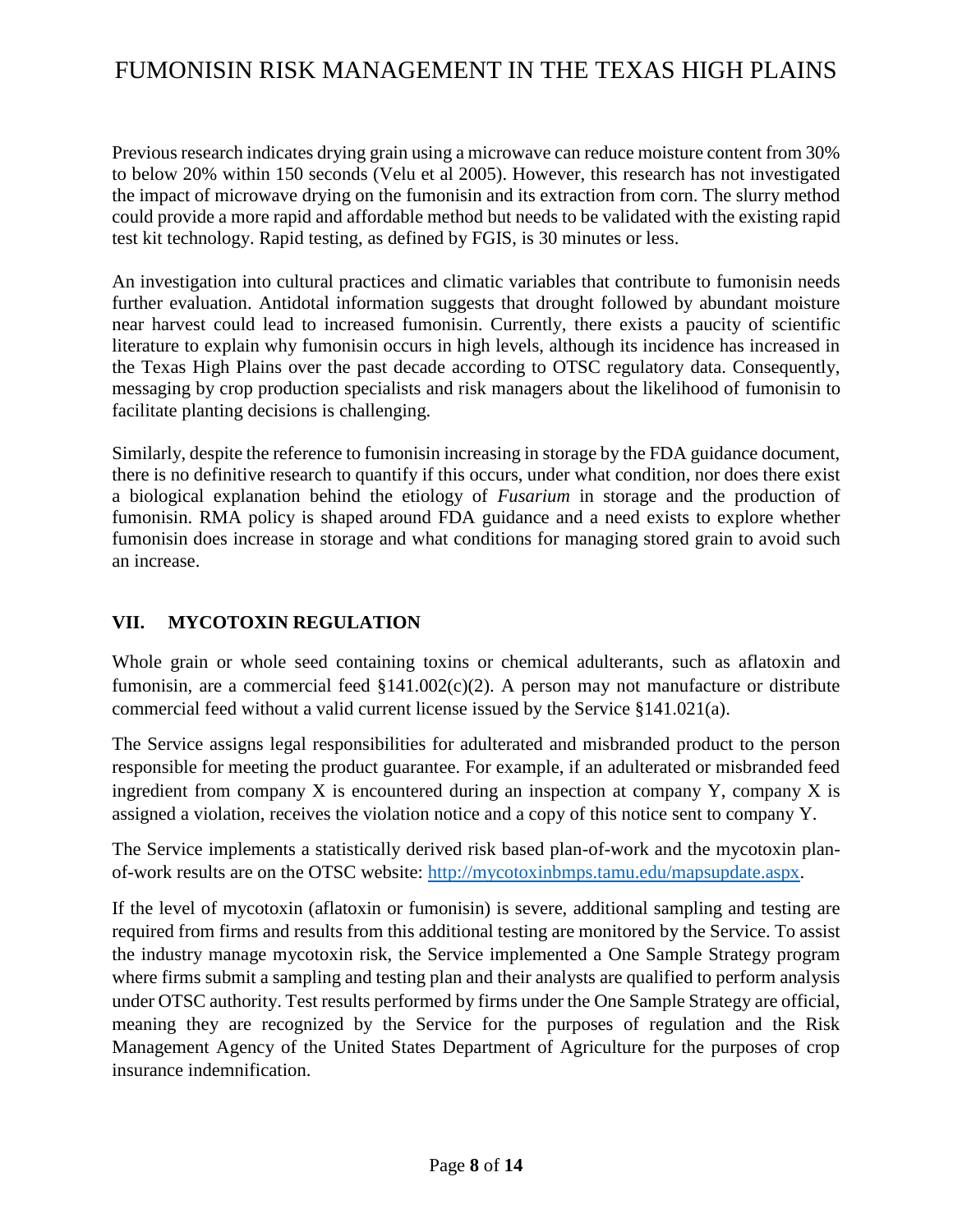Producers, grain handlers, feed manufacturers, integrators and the public can expect consistent application of the Texas Commercial Feed Control Act and Texas Commercial Feed Rules by the Service. This includes enforcing the regulatory maximum levels published for aflatoxin  $§61.61(a)(6)$  and fumonisin  $§61.61(a)(7)$  using inspection, sampling and analysis authority prescribed in Subchapter E and enforcement remedies prescribed in Subchapter F of the Texas Commercial Feed Control Act Chapter 141.

Multiple options are available to manage uncertainty surrounding high moisture corn and are listed below:

- 1) The Office of the Texas State Chemist is validating rapid testing technology for high moisture corn. This will enable producers or feedlots to test for fumonisin contamination before or at the point of delivery.
- 2) Through the adoption of the One Sample Strategy, feedlots could issue an official certificate of analysis to the producer for the purpose of crop insurance. Feedlots could license as a testing entity, thereby not assuming legal responsibility for the grain on behalf of the farmer nor would they be responsible for inspection fees. An official certificate issued through the One Sample Strategy also provides producers legal certainty.
- 3) Farmers can allow grain to dry in the field to a moisture acceptable to commercial grain elevators participating in the One Sample Strategy. These firms can accurately test for aflatoxin and fumonisin and issue official certificates of analysis for regulatory and crop insurance purposes.

### **VIII. RISK COMMUNICATION STRATEGY**

The 2017 harvest in the Texas High Plains revealed a need to improve OTSC's risk communication strategy involving fumonisin. Previously, OTSC management and agriculture association personnel agreed that the Office of the Texas State Chemist would communicate levels of aflatoxin and fumonisin contamination to associations who would then directly communicate the risk posed by these toxins to producers, grain elevators, and feed mills. OTSC also communicates mycotoxin results through its website with daily updates to a State of Texas map depicting counties and mycotoxin contamination. For both mycotoxins, descriptive statistics including the maximum, minimum, and average and the number of samples collected by county are published daily on the OTSC website [http://mycotoxinbmps.tamu.edu.](http://mycotoxinbmps.tamu.edu/)

A need exists for a more comprehensive means of education and a collaboration with Texas A&M AgriLife Extension. Outreach activities by AgriLife will include but are not limited to public meetings, press releases, one-on-one consultation, demonstrations and newsletters. The State Chemist is considering risk management strategies to encourage regulatory compliance in the Texas High Plains that includes working with feedlots to become participants in the One Sample Strategy and issuing certificates of analysis to producers who are licensed with OTSC. These certificates can be used for crop insurance indemnification. Feedlots would license with OTSC as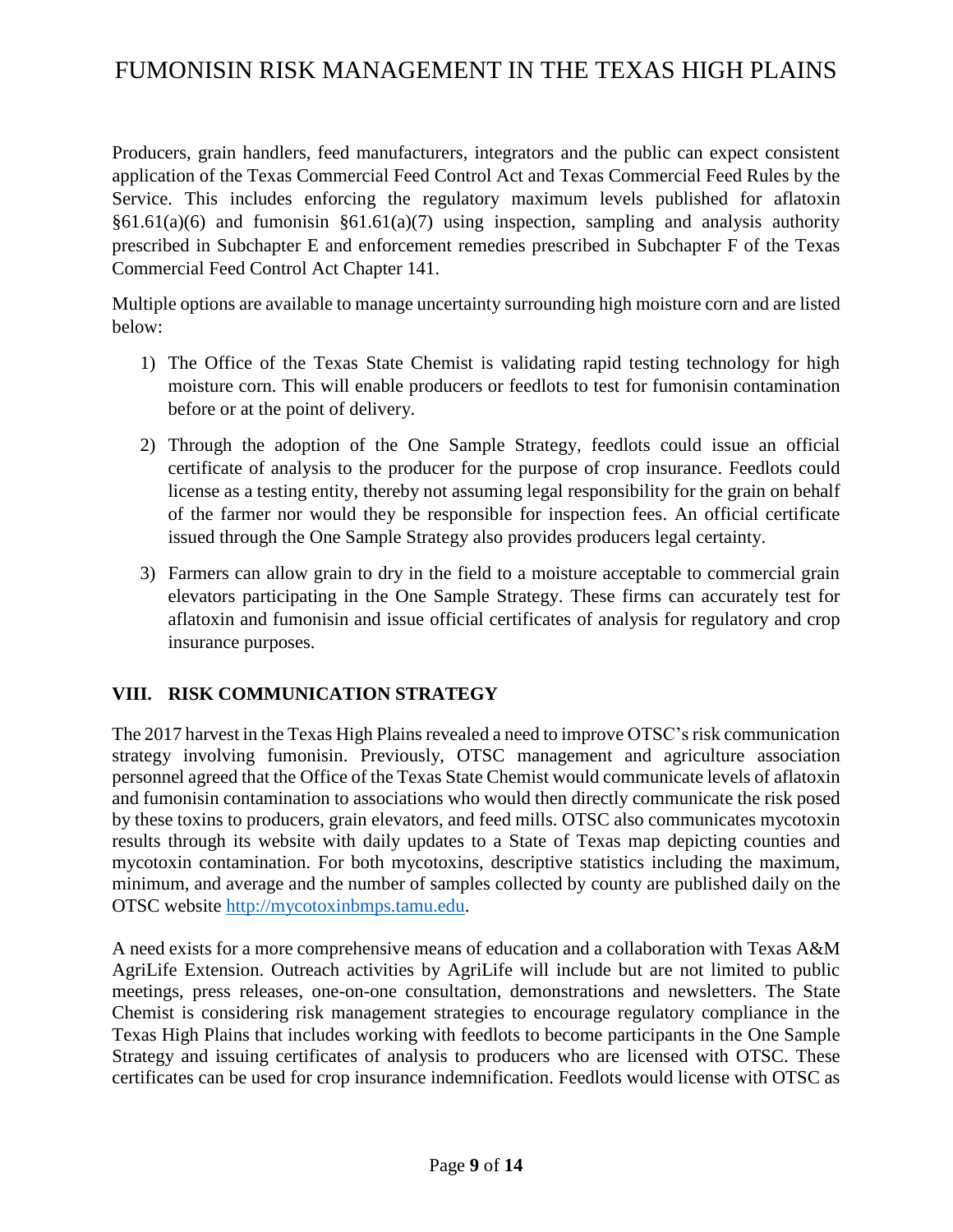laboratories, not as feed entities. This aligns with the current exemption of feedlots under the Texas Commercial Feed Control Act.

During 2018, OTSC will pursue an educational strategy to achieve regulatory compliance among farmers and feedlot personnel. Public meetings to promote this new approach and train feedlots in sampling and testing of high moisture corn will be performed in collaboration with Texas A&M AgriLife Extension and will be promoted by the Texas Corn Producers Board and the Texas Cattle Feeders Association.

The advantage of this approach includes providing legal certainty to producers of high moisture corn and feedlots, assurance to the public that fumonisin risk is being managed under the same process used throughout Texas, and uniform regulation throughout the state of Texas. OTSC has communicated this plan to RMA of USDA and is seeking an expansion of the Managers Bulletin to include feedlots.

Potential pitfalls of this approach include the possibility that the Service will not be able to validate methods to test fumonisin in high moisture corn. At this time, the Service views this risk as moderate. A second pitfall includes the possibility that RMA will not approve an expansion of the One Sample Strategy to feedlots. At this time, the Service views this risk as low since the determination by RMA will likely be based on the validation of testing fumonisin at high moisture. A third potential pitfall involves an unwillingness of agribusiness not collaborating in this process. At this time, the Service believes this risk is low due to the economic and legal benefit of implementing the OSS co-regulation shared governance options and the historic success of this program over the past 7 years.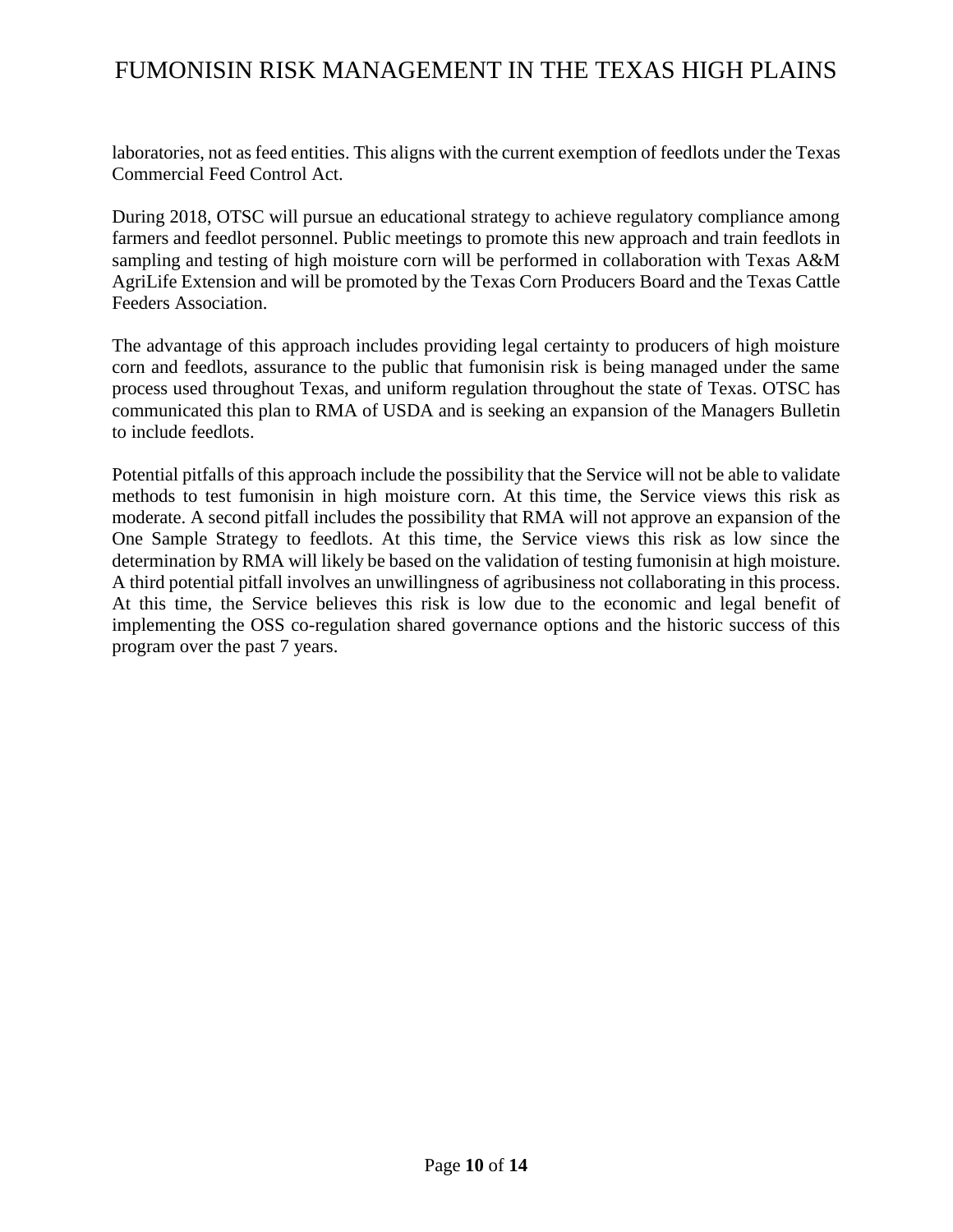### **Literature Cited**

Bacon, C.W. and Nelson, P.E. 1994. Fumonisin production in corn by toxigenic strains of *Fusarium moniliforme* and *Fusarium proliferatum*. J. Food Prot. 57(6):514-521, 1994.

Council of Agricultural Science and Technology. 2003. Mycotoxins: Risks in Plant, Animal, and Human System. CAST, Ames, Iowa, USA.

Food and Drug Administration. 2001. Guidance for Industry: Fumonisin Levels in Human Foods and Animal Feeds. U.S. Food and Drug Administration.

Henry, Michael. 2018. Personal Communication via email. US Food and Drug Administration.

Herrman, T., and D. Trigo-Stockli, 2002. Mycotoxins in feed grains and ingredients. MF-2061, Cooperative Extension Service. Kansas State University, Manhattan.

Office of the Texas State Chemist. 2018. Distribution of Fumonisin-Containing Whole Grain and Screenings in Commercial Channels and Their Use in Mixed Feed. Feed Industry Memorandum 5-20

Office of the Texas State Chemist. 2018. The Exemption of Feed Products Produced and Sold by Farmers. Feed Industry Memorandum 5-9

Office of the Texas State Chemist. 2018. Distribution of Aflatoxin-Containing Whole Grain and Oilseed in Commercial Channels and Their Use in Mixed Feed. Feed Industry Memorandum 5-12

Sasser, M., Herrman, T. J., and Lee, K. M. 2018. Evaluation of co-regulation as a governance option to manage aflatoxin risk in Texas maize. Journal of Food Protection. 81(4)554-560.

United States Department of Agriculture, Federal Grain Inspection Service. 2016. Design Criteria and Test Performance Specifications for Quantitative Fumonisin Test Kits. March 01, 2016. Accessed April 10, 2018 [https://gipsa.usda.gov/fgis/metheqp/fumonisin\\_criteria.pdf](https://gipsa.usda.gov/fgis/metheqp/fumonisin_criteria.pdf)

United States Department of Agriculture, Federal Grain Inspection Service. 2016. Design Criteria and Test Performance Specifications for Quantitative Fumonisin Test Kits. Jan 01, 2016. Accessed April 10, 2018 [https://gipsa.usda.gov/fgis/metheqp/aflatoxins\\_criteria.pdf](https://gipsa.usda.gov/fgis/metheqp/aflatoxins_criteria.pdf)

United States Department of Agriculture, Federal Grain Inspection Service. 2015. Mycotoxin Handbook. Accessed April 11, 2018<https://www.gipsa.usda.gov/fgis/handbook/MycotoxinHB/MycotoxinHB.html>

Velu, V., A. Nagender, P.G. Prabhakara Rao, D.G. Rao. 2005. Dry milling characteristics of microwave dried maize grains. J. Food Eng. 74(2006)30-36.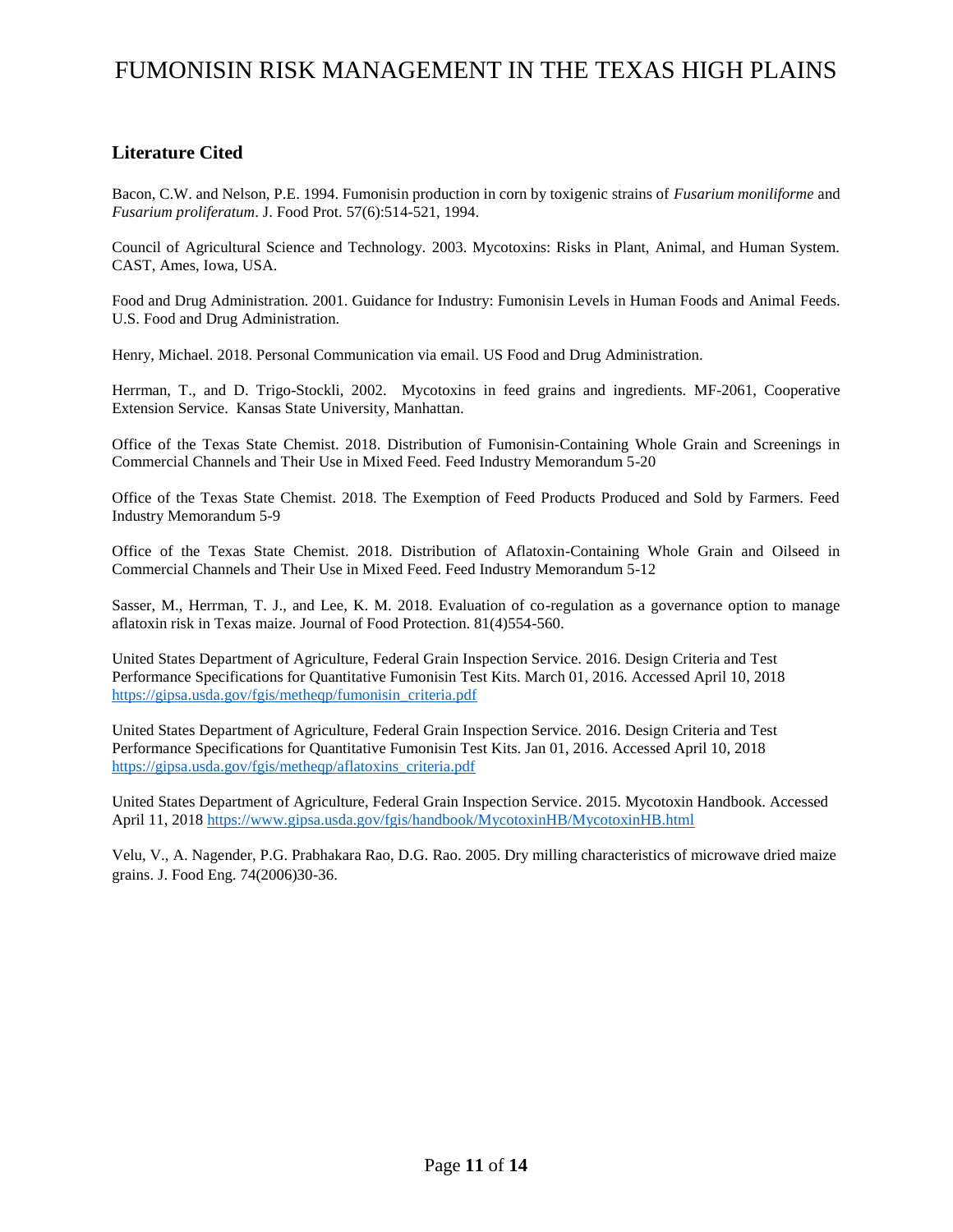**Appendix 1.** One Sample Strategy for Mycotoxins in Texas (USDA 2017)

All Approved Insurance Providers

All Other Interested Parties

All Risk Management Agency Field Offices



TO:

**United States Department of Agriculture** 

**Farm Production** and Conservation

**Risk** Management Agency

1400 Independence Ave, SW, Mail Stop 0801 **Washington, DC** 20250

**FROM: Heather Manzano Acting Administrator** SUBJECT: One Sample Strategy for Mycotoxins in Texas

**BULLETIN NO.: MGR-17-015** 

### **BACKGROUND:**

The Risk Management Agency (RMA) issued Manager's Bulletin MGR-11-011 on July 26, 2011, authorizing the "One Sample Strategy (OSS)" for aflatoxin testing in approved Texas elevator facilities for the 2011 crop year. The Bulletin stated RMA would annually reauthorize the program. RMA held discussions with the Office of the Texas State Chemist (OTSC), Regional Offices, and other interested parties and received written summary results from OTSC to determine whether to continue the program beyond the 2011 crop year. RMA issued Manager's Bulletin MGR-12-004 on April 12, 2012, authorizing the "One Sample Strategy" for aflatoxin testing in approved Texas elevator facilities for the 2012 and succeeding crop years.

/s/ Heather Manzano

10/6/2017

#### **ACTION:**

For the 2017 and succeeding crop years, Approved Insurance Providers (AIPs) may consider OTSC-approved Texas grain elevator facilities to be approved laboratories for Mycotoxin testing for crop insurance purposes unless RMA or OTSC announces the suspension of OSS. The OTSC will provide a list of participating elevator facilities they have certified to test for Mycotoxins on their website for verification purposes at the following address: http://otscweb.tamu.edu/Risk/OneSample/Default.aspx

This list will be updated weekly. If an elevator is decertified by the OTSC, Mycotoxin tests conducted by that elevator after the date of decertification must not be used for Federal crop insurance purposes.

The OTSC will provide official test certificates of analysis documenting the level of Mycotoxin, which will be completed by the participating elevator and provided to the insured. AIPs using these test results for claims settlement must maintain a copy of this official test certificate for the claim file.

For fumonisin, the FDA has no published action levels or use restrictions for crops with 0 to 2.0 parts per million (ppm). Therefore, crop insurance policy provisions will provide quality adjustments for levels 2.1 ppm and above.

USDA Is an Equal Opportunity Employer and Employer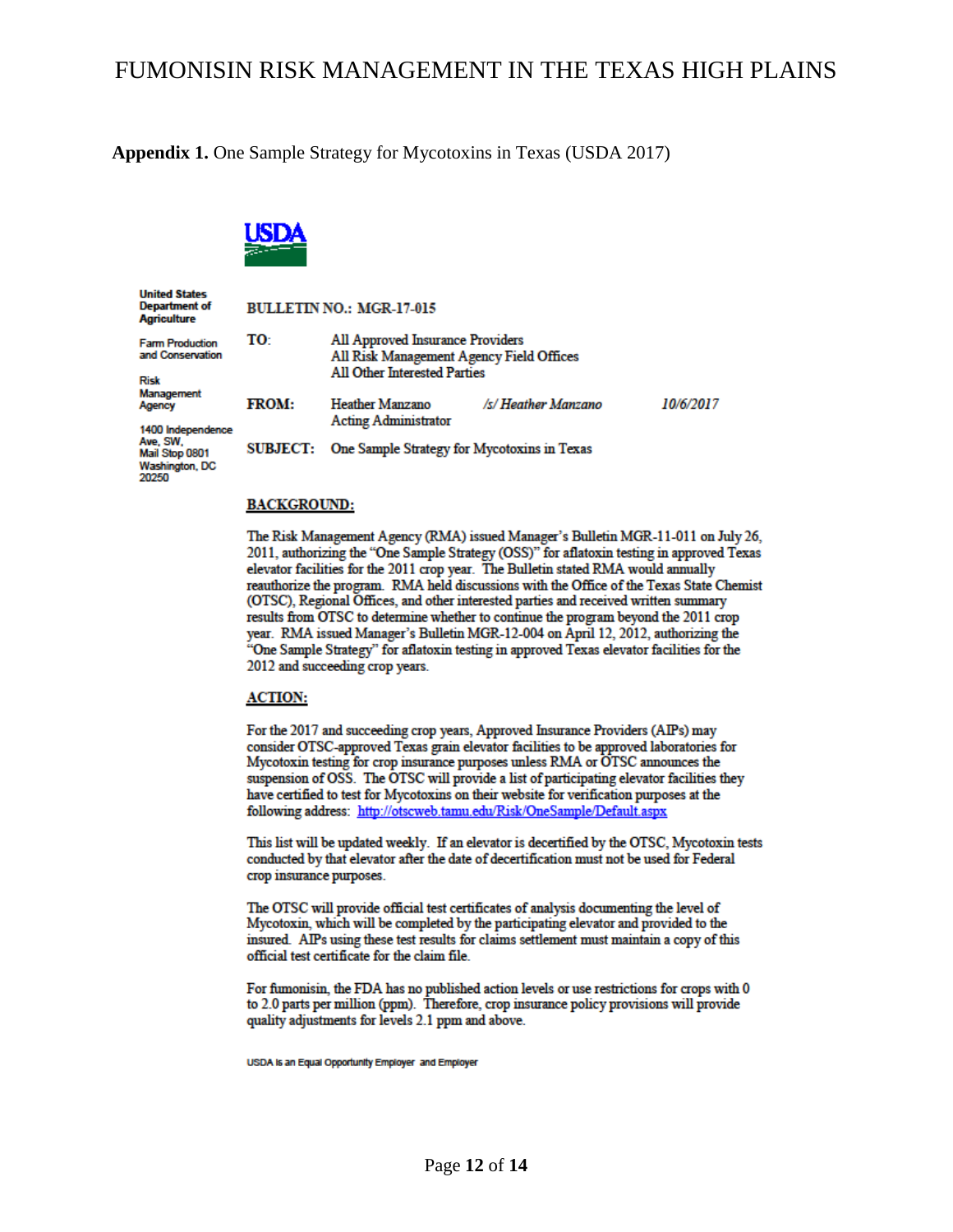#### Appendix 2. OTSC 2018-2019 Advisory Committee

John Fritts (9/1/14) - Chair (Feed Mfr./Distributor) Gorman Milling Co., Inc. P.O. Box 276 Gorman, TX 76454 254-734-2252 (o) 254-485-3879 (e) 254-734-2375 (f) redchain@cctc.net

Suzy Davis (9/1/15) - Vice-Chair (Fert. Mfr/Distributor) **Brownfield Farmers Coop** 902 W. Main Street P.O. Box 388 Brownfield, TX 79316 806-637-4517 (o) 806-637-9746 (f) Suzy.davis@brownfieldcoop.com

Tucker Allcorn (9/1/17) (Feed Mfr.) **Marshall Minerals** P.O. Box 1626 Marshall, TX 75670 903-938-8301 (p) 229-220-4873 (cell) tuckerallcorn@mminerals.com

Daniel Berglund (9/1/14) (Fert. Consumer) Texas Corn Producers Board 588 Crescent Lane Wharton, TX 77488 979-541-7506 (c) Berg6@hughes.net

Josh Birdwell (9/1/15) (Fert.Consumer) **Texas Sorghum Producers** 2806 State Hwy 171 Malone, TX 76660 254-623-4106 (wk) 254-337-0507 (cell) joshua.birdwell@yahoo.com

Kimberly Destefani (9/1/16) (Feed Consumer) Petco Animal Supplies, Inc. 654 Richland Hills Dr. San Antonio, TX 78245 210-201-9606, Ext. 269606 (p) Kimberly destefani@netco.com **Office of the Texas State Chemist** 2018-2019 Advisory Committee Updated: March 27, 2018

Jimmy Fehner (9/1/14) (Fert. Mfr./Distributor) Fehner & Son Grain Co. 1922 CR 197 Gonzales, TX 78629 830-672-3710 (p) 830-672-2803 (f) fandson@gyec.net

John Griffin (9/1/17) (Fert. Dist.) **Crop Production Services (CPS)** 3492 Long Prairie Road, Suite 200 Flower Mound, TX 75022 469-261-8340 (c) John.griffin@cpsagu.com

Shawn Griffin (9/1/17) (Feed Mfr.) Darling Ingredients Inc. 264 FM 2336 Bastrop, TX 78602 512-801-9354 (cell) rsgriffin@darlingii.com

James Hopkins (9/1/16) (Fert. Mfr.) **Nutrien** 1005 Canyon Parkway Canyon, TX 79015 303-324-4920 (p) James.hopkins@mutrien.com

Brian Lehrmann (9/1/16) (Fert Consumer) Ropes Farmers Coop PO Box 187 Ropesville, TX 79358 806-562-3621 (p) Ropes.brian@pcca.com

Everett Lowe (9/1/17) (Feed Mfr.) Producers Cooperative Association PO Box 1112 Bryan, TX 77806 979-778-6000 (p) elowe@producerscooperative.com

Jake Pieniazek (9/1/15) (Feed Consumer) Holmes Foods, Inc. 2170 FM 108 South Gonzales, TX 78629 830-4372555 (o) ipieniazek@holmesfoods.com

**Bob Reed (9/1/14)** (Fert Consumer) Texas Farm Bureau 2630 CR 222 Bay City, TX 77414 979-557-1302 (c) breed@txfb.org

David Volleman (9/1/15) (Feed Consumer) **Texas Association of Dairymen** 600 CR 252 Comanche, TX 76442 325-330-0168 (e) david@wildcatmilk.com

**Ben Weinheimer** 

(Feed Consumer) Texas Cattle Feeders Association 5501 I-40 West Amarillo, TX 79106 806-358-3681 (p) 806-352-6026 (f) ben@tcfa.org

#### **Ad Hoc Members:**

**Donnie Dippel** Texas Ag Industries Assoc. 726 Camp Lone Star Road La Grange, TX 78945 979-968-5602 (p) 979-968-5624 (f) ddippel@cvctx.com

Joe Cox Asst. Vice-Chancellor-External Affairs Texas Agri-Life Temple, TX 76502-9622 254-774-6021 (p) 254-774-6001 (f) icox@ag.tamu.edu